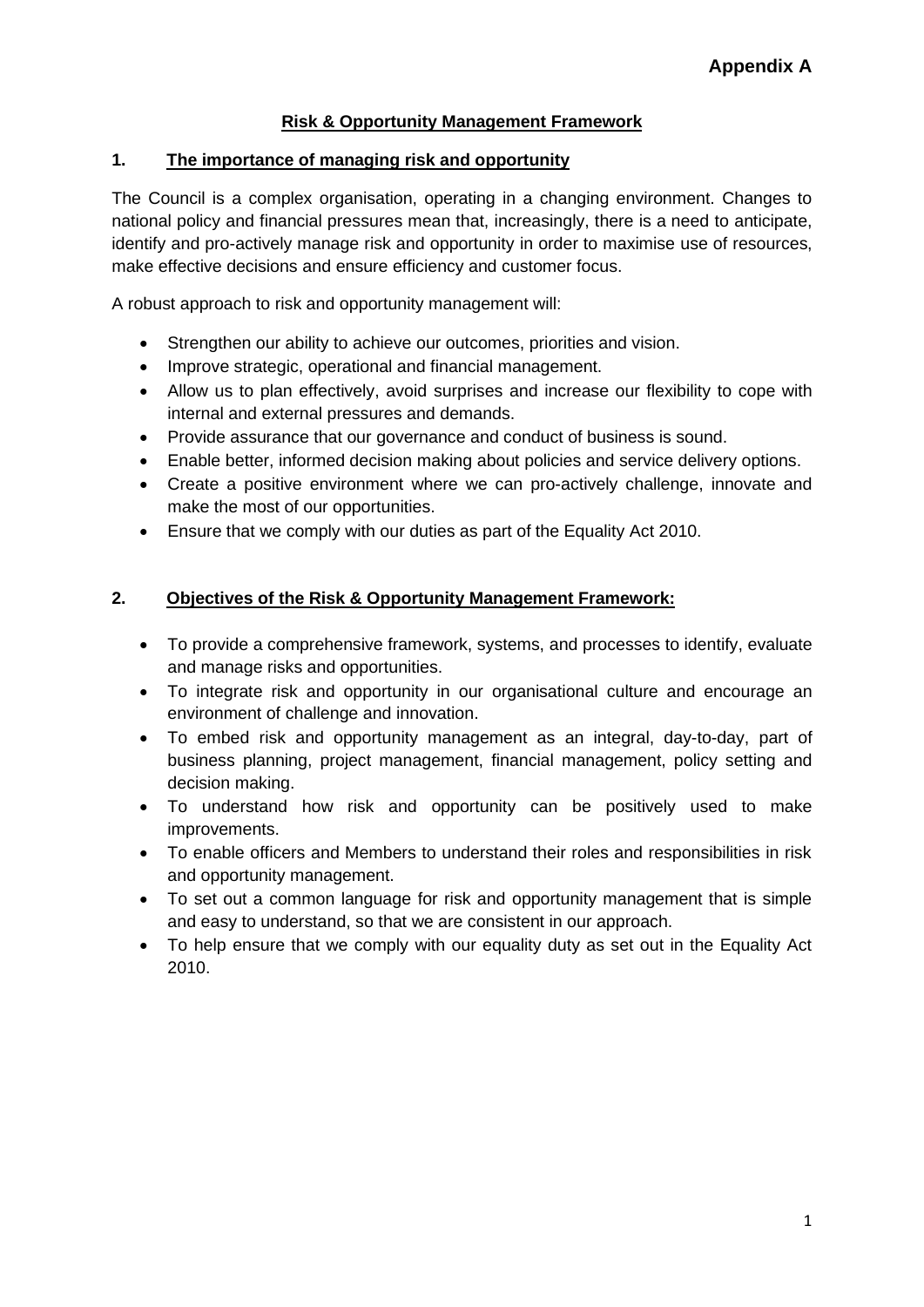## **3. Our Approach to Risk and Opportunity Management**

The Council recognises that there are risks and opportunities in everything it does, and that it has a duty to manage this in a balanced and cost-effective way. This framework sets out the processes by which the Council seeks to identify, understand and manage risks and opportunities which may prevent or enhance the achievement of the corporate vision, priorities, or desired outcomes.

The words 'risk' and 'opportunity' are used in this context to describe uncertainties that would impact on the achievement of an outcome. Risk is perhaps more commonly perceived to be related to threat, but it is important to remember that it can also present opportunities and chances for improvement. This could be through improving or enhancing the outcomes of a service or project or allowing additional benefits to be realised.

In line with the Council's corporate value to 'challenge and innovate', Officers and Members should be pro-active in seeking opportunities and should not be afraid to take opportunity risks where they are properly managed and will add value to the organisation.

Risk and opportunity management is part of our day-to-day business, and should always be considered in relation to:

- Service delivery
- Policy Setting
- Project Management (particularly in the early planning stages and Business Case, as well as through ongoing highlight reports.)
- Options Appraisals
- Planning and delivering services in partnership or with other agencies.
- Service reviews and improvements.

All risks are held in the Risk Register in Pentana, which is the Council's integrated Performance and Risk Management system.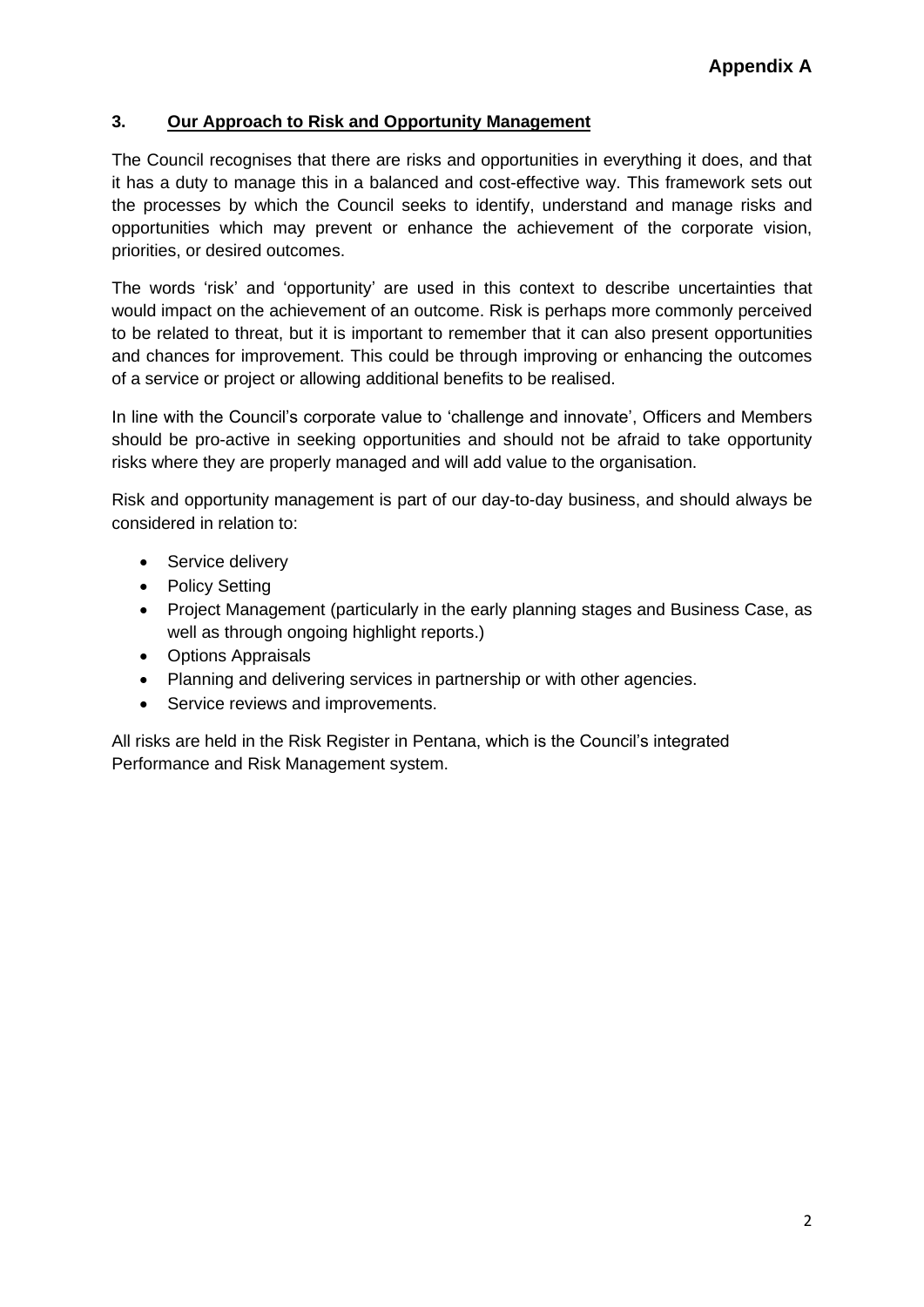## **4. Governance of Opportunity & Risk**

The Council has a number of governance arrangements in place which vary according to the type and colour of the risk or opportunity. The key types and their governance arrangements are captured in the table below:

| Type               | <b>Definition</b>                                                                                                                                             | <b>Accountability</b>                                                                                           | <b>Reporting Mechanism</b>                                                                                                                                                               |
|--------------------|---------------------------------------------------------------------------------------------------------------------------------------------------------------|-----------------------------------------------------------------------------------------------------------------|------------------------------------------------------------------------------------------------------------------------------------------------------------------------------------------|
| Corporate          | This will have a<br>significant impact on<br>the delivery of the<br>Council's vision and<br>priorities.                                                       | Risk Strategy Board -<br><b>Quarterly Monitoring</b><br>Meetings                                                | <b>Quarterly Reports to</b><br>Cabinet and the Audit<br>and Standards<br>Committee.                                                                                                      |
| <b>Operational</b> | This affects service<br>areas, Key Activities<br>and activities that<br>managers and staff<br>carry out during their<br>day to day operational<br>activities. | Corporate<br>Management Team,<br>Quarterly Updates on<br>Pentana.                                               | Red Risks and<br>Opportunities (those<br>scoring 9 or above) are<br>reported to the<br>Performance<br>Improvement Board,<br>and escalated to the<br>Risk Strategy Board if<br>necessary. |
| Project            | This affects the<br>delivery of a specific<br>project, identified in its<br><b>Business Case &amp;</b><br>Highlight Reports.                                  | Project Leads and<br><b>Project Sponsors</b><br>Monthly / Quarterly<br>Updates as part of<br>highlight reports. | Red Risks and<br>Opportunities are<br>reported to the<br>Programme Board, and<br>escalated to the Risk<br>Strategy Board if<br>necessary.                                                |

A full review of risks and opportunities is undertaken annually as part of the Business Planning Process. Operational Risks and Opportunities are identified in line with the production of the Corporate Plan and Team Plans.

All opportunities and risks are held on the Pentana system and are reviewed by the relevant lead officer on a quarterly basis for any changes to score and progress on mitigations and actions.

Risk and opportunity management forms a key part of the decision-making process within the Council. Committee reports and business cases contain a section to record the risk and opportunity implications associated with the content of the report or project. In line with the Council's Constitution and report writing guides, submissions to Cabinet, Council, Scrutiny and any other decision-making bodies should contain a risk and opportunity narrative covering all of the options that are being considered.

## Roles and Responsibilities

All Officers and Members have a role to play in delivering the Council's Risk & Opportunity Management Framework, by making themselves aware of risks and opportunities within their day-to-day duties and ensuring that any issues are escalated as appropriate.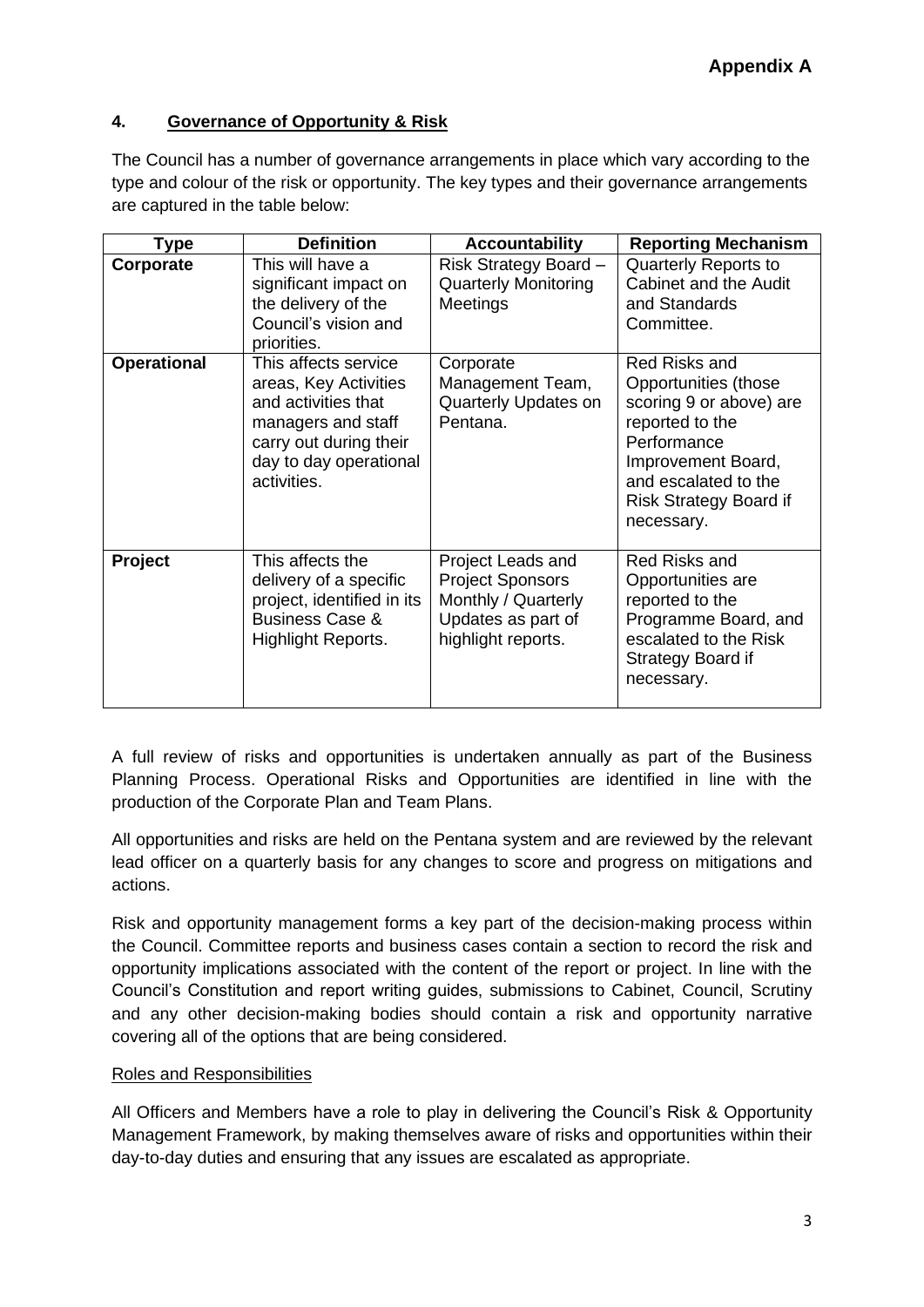It is part of mainstream line management and therefore a duty of all managers to identify risks and opportunities within their areas of responsibility and to follow the procedures set out in this framework.

Specific responsibilities are summarised below:

| Who?                                                                                                         | What?                                                                                                                                                                                                                                                                                                        |
|--------------------------------------------------------------------------------------------------------------|--------------------------------------------------------------------------------------------------------------------------------------------------------------------------------------------------------------------------------------------------------------------------------------------------------------|
| <b>Risk and Opportunity Strategy</b><br>Board                                                                | Quarterly monitoring meetings.<br>$\bullet$<br>Accountability for identifying and managing the Council's<br>$\bullet$<br>Strategic Risks and Opportunities.                                                                                                                                                  |
| This Board is comprised of:<br>- the Chief Executives,<br>- all Members of the Corporate<br>Management Team. | Receive Red Risks & Opportunities that have been<br>$\bullet$<br>escalated by the Performance Improvement Board.                                                                                                                                                                                             |
| Performance Improvement Board                                                                                | Receive Red Risks and Opportunities (with a residual<br>$\bullet$<br>score of 9 or above) on a quarterly basis.<br>Escalation of Red Risks & Opportunities to the Risk<br>$\bullet$<br>Strategy Board as necessary.                                                                                          |
| Programme Board                                                                                              | Receive Project Highlight Reports which document risks<br>$\bullet$<br>associated with projects.<br>Escalation of Red Risks & Opportunities to the Risk<br>Strategy Board as necessary.                                                                                                                      |
| Service Managers                                                                                             | Accountability for identifying and managing opportunity<br>$\bullet$<br>and risk within their service area.<br>Quarterly review of opportunity and risk and constant<br>$\bullet$<br>horizon scanning.                                                                                                       |
| <b>Project Sponsors</b>                                                                                      | Ultimately accountable for management of project risks<br>$\bullet$<br>and opportunities.                                                                                                                                                                                                                    |
| <b>Project Managers</b>                                                                                      | Accountability for identifying and managing project risks<br>$\bullet$<br>and opportunities.                                                                                                                                                                                                                 |
| <b>Chief Executive</b>                                                                                       | Overall accountability for the Risk & Opportunity<br>$\bullet$<br>Management Framework.                                                                                                                                                                                                                      |
| <b>Business Planning Officer</b>                                                                             | Development of the Risk & Opportunity Management<br>$\bullet$<br>Framework and processes and systems to manage<br>opportunity and risk, including the co-ordination of the<br>Risk and Opportunity Register.<br>Central point of contact for managers about Risk and<br>$\bullet$<br>Opportunity Management. |
| Cabinet                                                                                                      | Approve the Risk and Opportunity Management<br>$\bullet$<br>Framework.<br>Receive Quarterly Reports on Risk & Opportunity.                                                                                                                                                                                   |
| <b>Audit and Standards Committee</b>                                                                         | Receive Quarterly Reports on Risk & Opportunity.<br>$\bullet$                                                                                                                                                                                                                                                |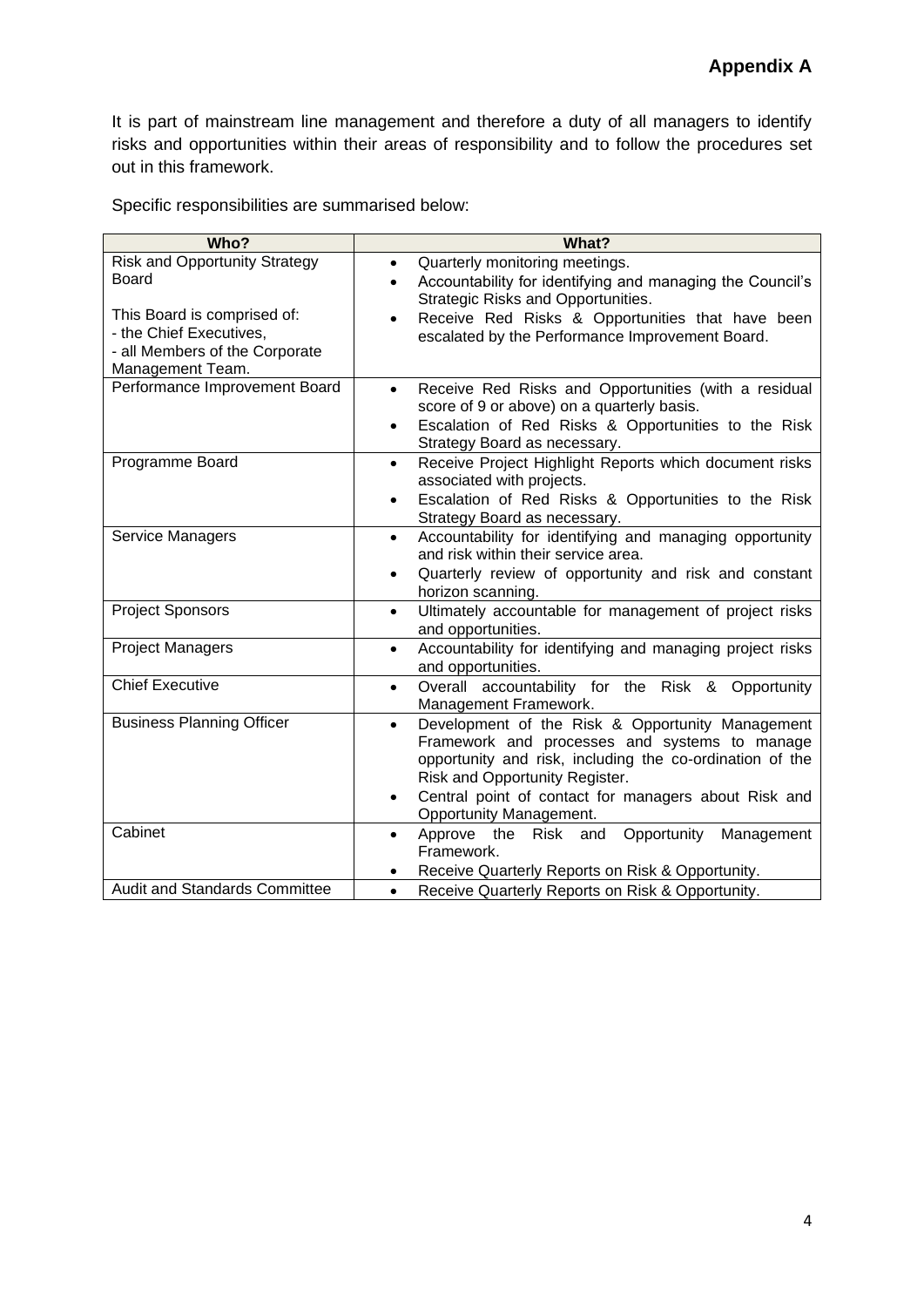## **Opportunity and Risk Management Cycle**

There is a cyclical process which underpins the effective management of opportunities and risks. The four stages are identify – evaluate – treat – monitor and review.



## **1. Identify**

The first stage is to identify where opportunities and risks may arise.

If you can identify your opportunities you can do something about them to make them happen or increase the impact and likelihood of their occurrence - just as if you identify your threats you can do something about them to minimise the chance that they will occur.

This involves anticipating changes to the internal and external environment, and having a good understanding of the context of the project / service / change. It is important to consider this at the planning stage of service delivery, projects etc.

Horizon scanning can be a good exercise. There are number of techniques to do this, including SWOT and PESTLE analysis - these are set out in detail in the Risk & Opportunity Management Toolkit.

Consider the objectives, benefits and outcomes of the project / service in question and think about anything that may enhance or prevent their achievement.

Next, define the opportunity or risk clearly so that its potential effects are understood. An easy way to do this effectively is by using the Cause – Event – Effect method (eg. Because of….xxx may occur…which would lead to...). Remember that a risk is not simply the opposite of the outcome. There are further details on how to do this in the Opportunity & Risk Management Toolkit.

In some cases, risks which are at first identified as a threat with negative connotations may be 'flipped' to become positive opportunities.

#### **Key points:**

- **Horizon scanning**
- **Consider the objectives**
- **Cause – Event – Effect**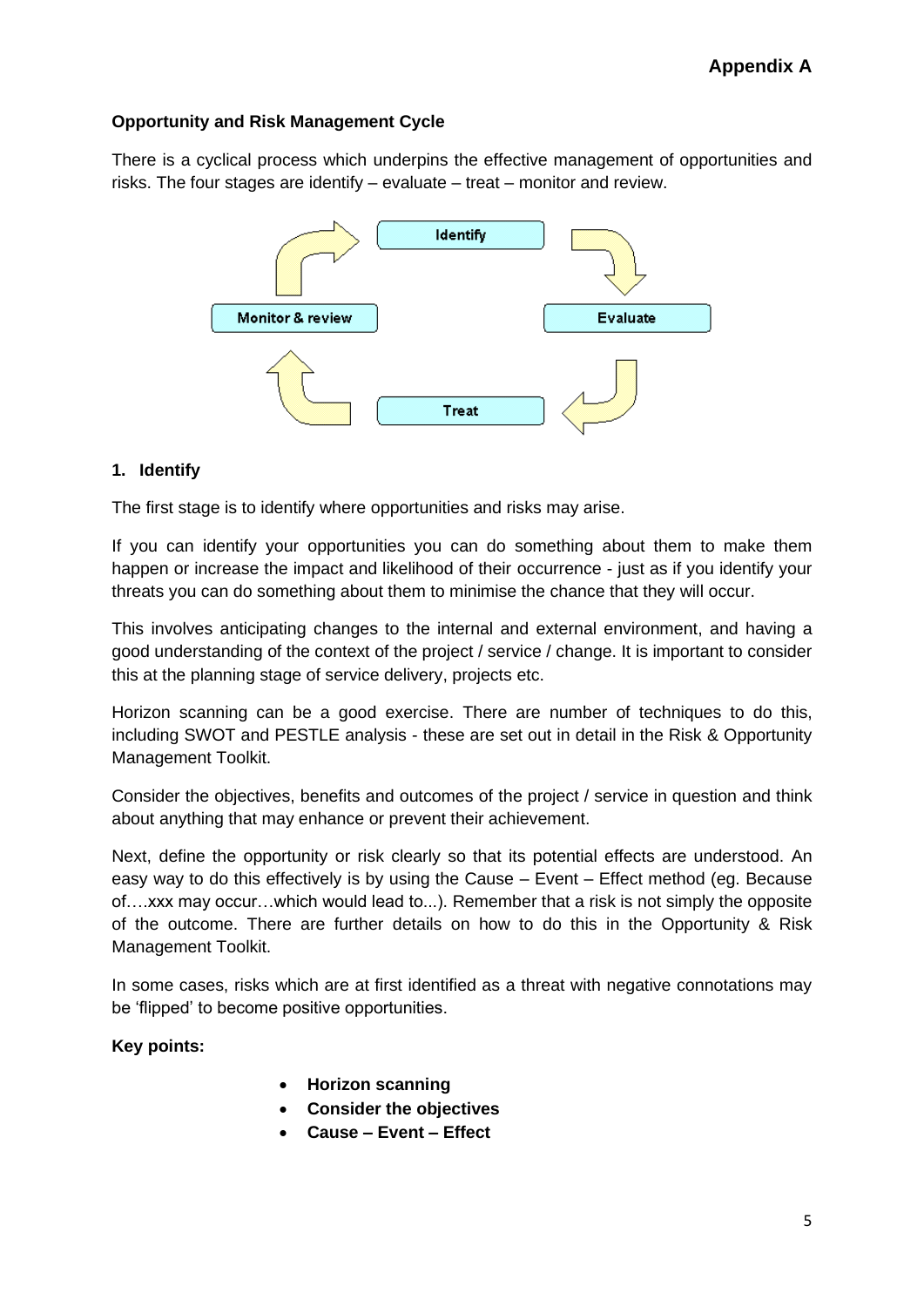## **2. Evaluate**

All risks and opportunities should fit into one of the following categories.

- Corporate has a significant impact on the delivery of the Council's vision and priorities.
- Operational affects key activities and activities that managers and staff carry out during their day-to-day operational activities.
- Project affects the delivery of a specific project, identified in Business Case & Highlight Reports.

Different review mechanisms are in place to monitor and manage each of these categories. More detail on this can be found on page 3 of this framework document.

#### Estimating impact and likelihood

The next stage is to estimate which are going to pose our greatest threats and opportunities and prioritise how we deal with them. This is done by making an assessment of the impact (the effect a risk or opportunity would have, should it occur) and likelihood (the probability that it will occur).

These two scores are then multiplied to give an overall score. The criteria for scoring impact and likelihood are available on page 11.

The scoring should be done twice. Firstly, a score should be given based on the risk or opportunity before actions have been identified to prevent or enhance it – this is known as the Inherent Score. Once actions have been identified to prevent or enhance the risk or opportunity as part of the **'Treat'** stage of the cycle, it should be assessed again with a Residual Score.

Risks at Harborough District Council will usually be collated in this format:

| <b>Risk</b> | <b>Inherent</b> |  |              | <b>Mitigation</b> | <b>Residual</b> |  |              | Accountable    |
|-------------|-----------------|--|--------------|-------------------|-----------------|--|--------------|----------------|
|             |                 |  | <b>Score</b> |                   |                 |  | <b>Score</b> | <b>Officer</b> |
|             |                 |  |              |                   |                 |  |              |                |
|             |                 |  |              |                   |                 |  |              |                |

 $(I =$  Impact, L= Likelihood)

Opportunities will be collated in a similar format:

| Opportunity | <b>Inherent</b> |  |       | <b>Action</b> | <b>Residual</b> |  |              | Accountable    |
|-------------|-----------------|--|-------|---------------|-----------------|--|--------------|----------------|
|             |                 |  | Score |               |                 |  | <b>Score</b> | <b>Officer</b> |
|             |                 |  |       |               |                 |  |              |                |
|             |                 |  |       |               |                 |  |              |                |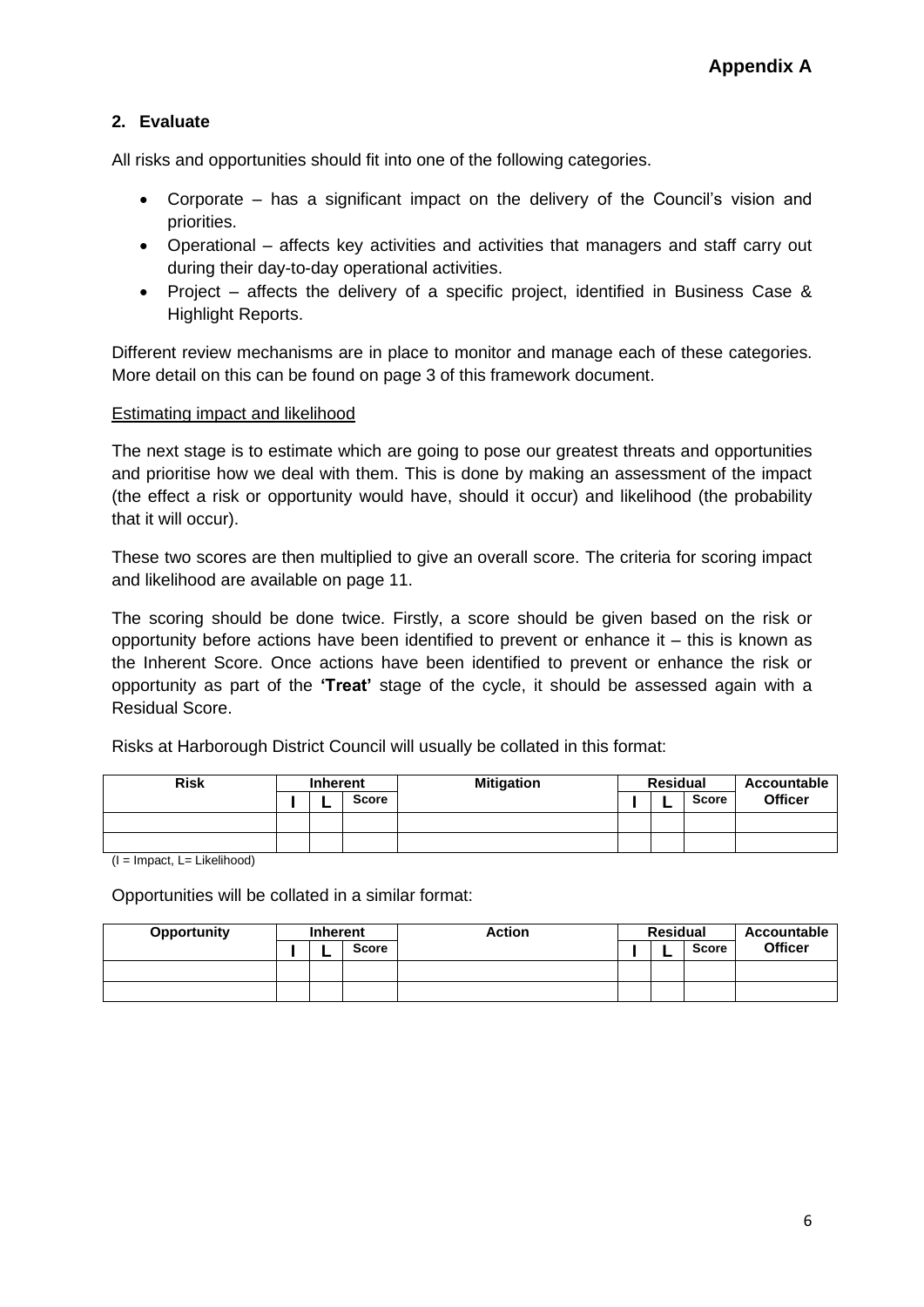The matrix below shows how each risk or opportunity can be given a status of Red, Amber or Green according to its total score.

|        | <b>Major</b><br>(4)       | <b>GREEN</b><br>4          | <b>AMBER</b><br>8      | <b>RED</b><br>12     | <b>RED</b><br>16          |  |  |
|--------|---------------------------|----------------------------|------------------------|----------------------|---------------------------|--|--|
| Impact | <b>Significant</b><br>(3) | <b>GREEN</b><br>3          | <b>AMBER</b><br>6      | <b>RED</b><br>9      | <b>RED</b><br>12          |  |  |
|        | <b>Moderate</b><br>(2)    | <b>GREEN</b><br>2          | <b>GREEN</b><br>4      | <b>AMBER</b><br>6    | <b>AMBER</b><br>8         |  |  |
|        | <b>Minor</b><br>(1)       | <b>GREEN</b>               | <b>GREEN</b><br>2      | <b>GREEN</b><br>3    | <b>GREEN</b><br>4         |  |  |
|        |                           | <b>Very Unlikely</b><br>11 | <b>Unlikely</b><br>(2) | <b>Likely</b><br>(3) | <b>Very Likely</b><br>(4) |  |  |
|        |                           | Likelihood                 |                        |                      |                           |  |  |

This is an effective way to determine which risks and opportunities are prioritised. Energy and resource should be mostly focused on risks and opportunities within the Red area.

| <b>Status</b> | <b>Score</b> | <b>Definition</b>                                             |
|---------------|--------------|---------------------------------------------------------------|
| Red           | and<br>9     | Immediate action is needed to manage the risk or opportunity! |
|               | above        |                                                               |
| Amber         | $5 - 8$      | Seek actions to influence the risk or opportunity.            |
| Green         | $1 - 4$      | Limited action is needed.                                     |

## **Key Points:**

- **Categorise the Risk**
- **Score the Risk**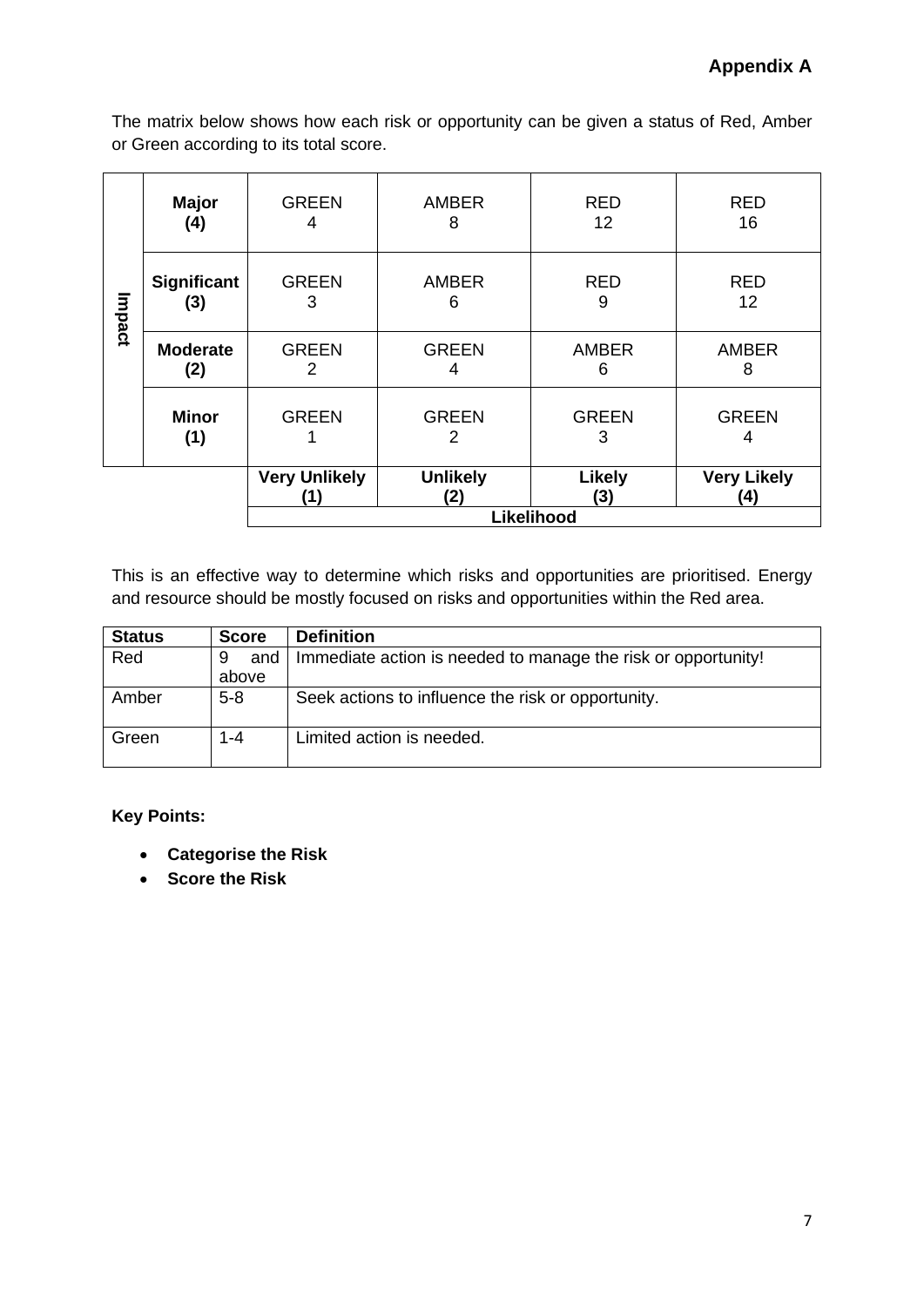# **3. Treat**

The third stage of the cycle, having been through the identification and evaluation processes, is to identify appropriate measures to manage the risk or opportunity through one of the following means:

|                  | <b>Risk</b>                                                                                                                                                                   |
|------------------|-------------------------------------------------------------------------------------------------------------------------------------------------------------------------------|
| <b>Treat</b>     | Ensure that effective mitigations are in place to prevent or minimise the<br>chance of a risk occurring.                                                                      |
| <b>Transfer</b>  | Transfer the risk to a third party or agency, through insurance for example.                                                                                                  |
| <b>Tolerate</b>  | If it is impossible or unfeasible to Treat or Transfer, consideration should be<br>given to accepting the risk and what action should be taken if it were to<br>occur.        |
| <b>Terminate</b> | If the level of risk is high and it is not possible to Treat, Transfer or Tolerate,<br>it may be appropriate to make a decision to terminate the piece of work or<br>project. |

|                | <b>Opportunity</b>                                                                                                                     |
|----------------|----------------------------------------------------------------------------------------------------------------------------------------|
| <b>Take</b>    | Seek to make the opportunity happen. Put in place measures to ensure that<br>the benefit of the opportunity is maximised and realised. |
| <b>Enhance</b> | Put in place actions to increase the impact or likelihood of the opportunity.                                                          |
| <b>Share</b>   | Manage the opportunity through partners or key stakeholders to maximise<br>the chance it will happen and increase the benefits.        |
| <b>Ignore</b>  | A minor opportunity may not require explicit actions.                                                                                  |

In most cases it is appropriate to identify mitigations to put in place to prevent a risk from occurring, or to identify actions to increase the impact and likelihood of an opportunity.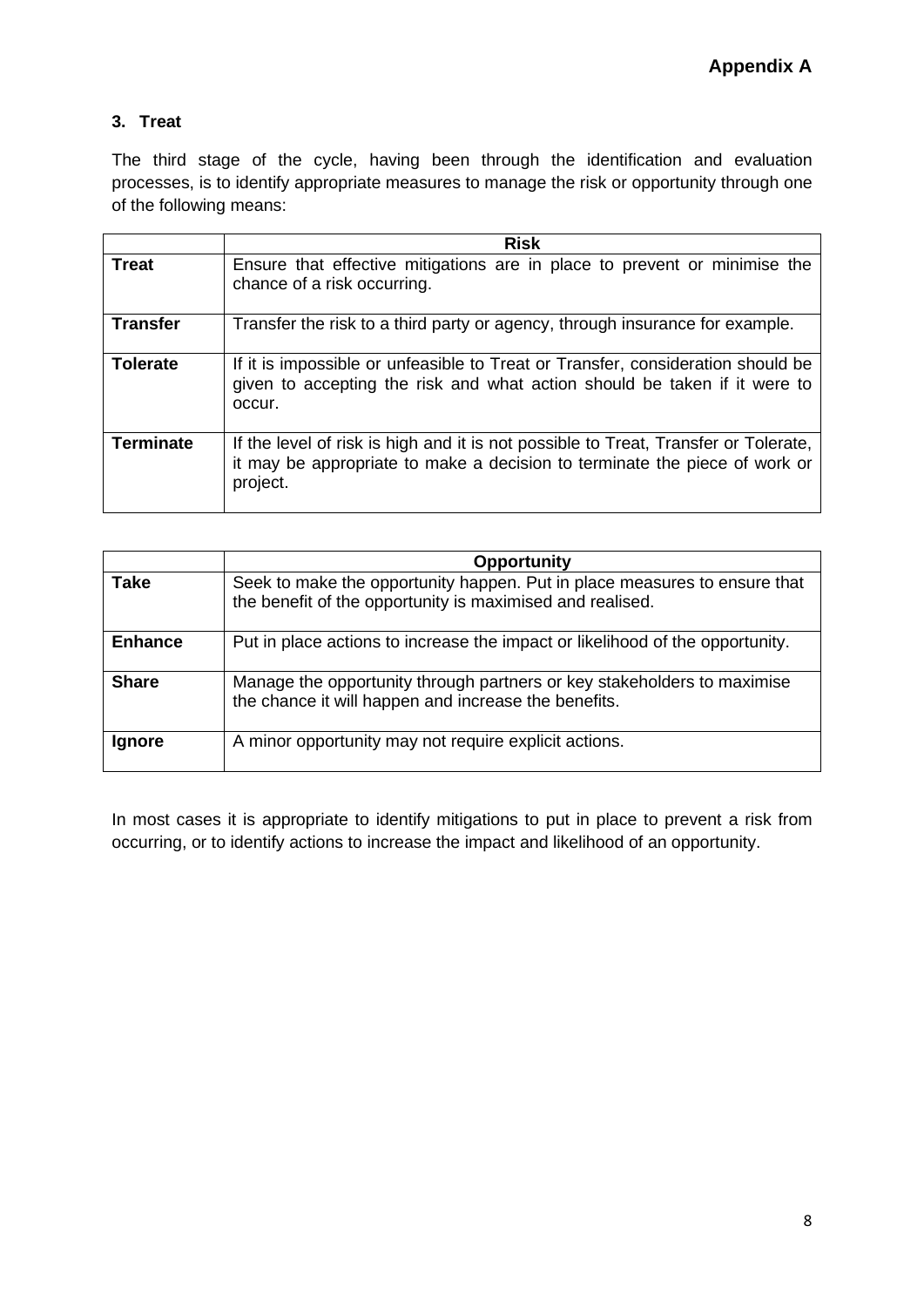## **4. Monitor and Review**

The Council has a number of monitoring and review mechanisms in place to ensure that there is clear accountability for managing risks and opportunities that processes are robust and transparent, with appropriate escalation routes.

All risks and opportunities should be monitored and reviewed at a minimum on a quarterly basis, in line with the governance arrangements set out on page 3. When reviewing a risk or opportunity it is important to consider the following:

- Is the risk or opportunity still relevant?
- Have there been any changes or movement to the risk or opportunity and/or its mitigations or actions?
- Has anything occurred which might change the impact and/or likelihood and the risk score?
- Are the mitigations and actions effective and what has the progress been?
- If the risk or opportunity is increasing, are any further mitigations or actions needed to prevent or enhance its occurrence?
- If the risk or opportunity is decreasing, can any of the mitigations or actions be relaxed?
- Are there any new or emerging risks or opportunities?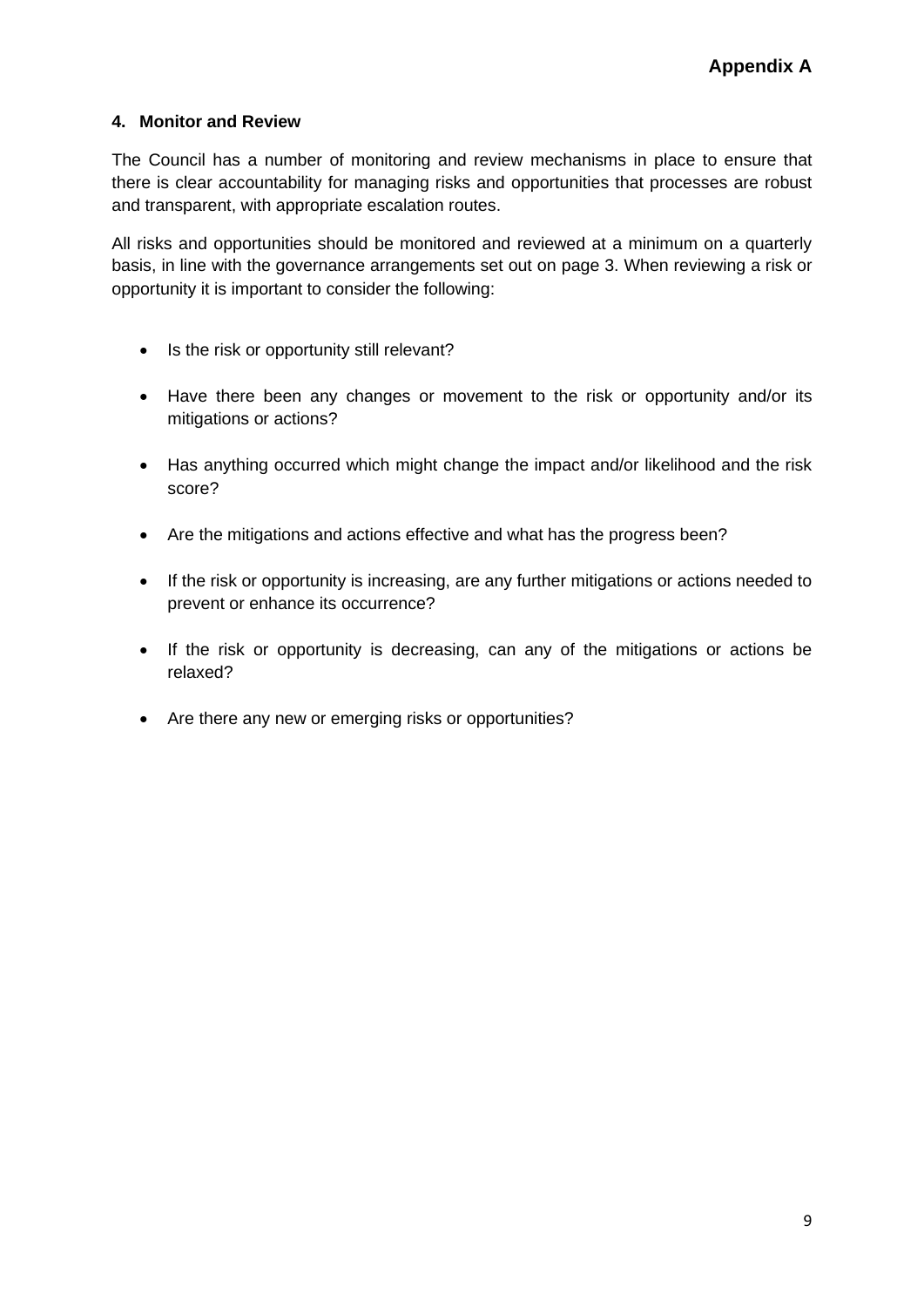# **Scoring Criteria**

Below are the scoring criteria to assess the impact and likelihood of risk and opportunity. Remember that these are not meant to be entirely prescriptive:

## **Likelihood**

| <b>Score</b>   | Rating             | <b>Criteria</b>                                           |  |
|----------------|--------------------|-----------------------------------------------------------|--|
| $\overline{4}$ | <b>Very likely</b> |                                                           |  |
|                |                    | Is expected to occur in most circumstances                |  |
| $\mathbf{3}$   | Likely             |                                                           |  |
|                |                    | Will probably occur in most circumstances                 |  |
| $\overline{2}$ | <b>Unlikely</b>    |                                                           |  |
|                |                    | Could occur in some circumstances                         |  |
|                | <b>Very</b>        |                                                           |  |
|                | <b>Unlikely</b>    | Never likely to occur – only in exceptional circumstances |  |